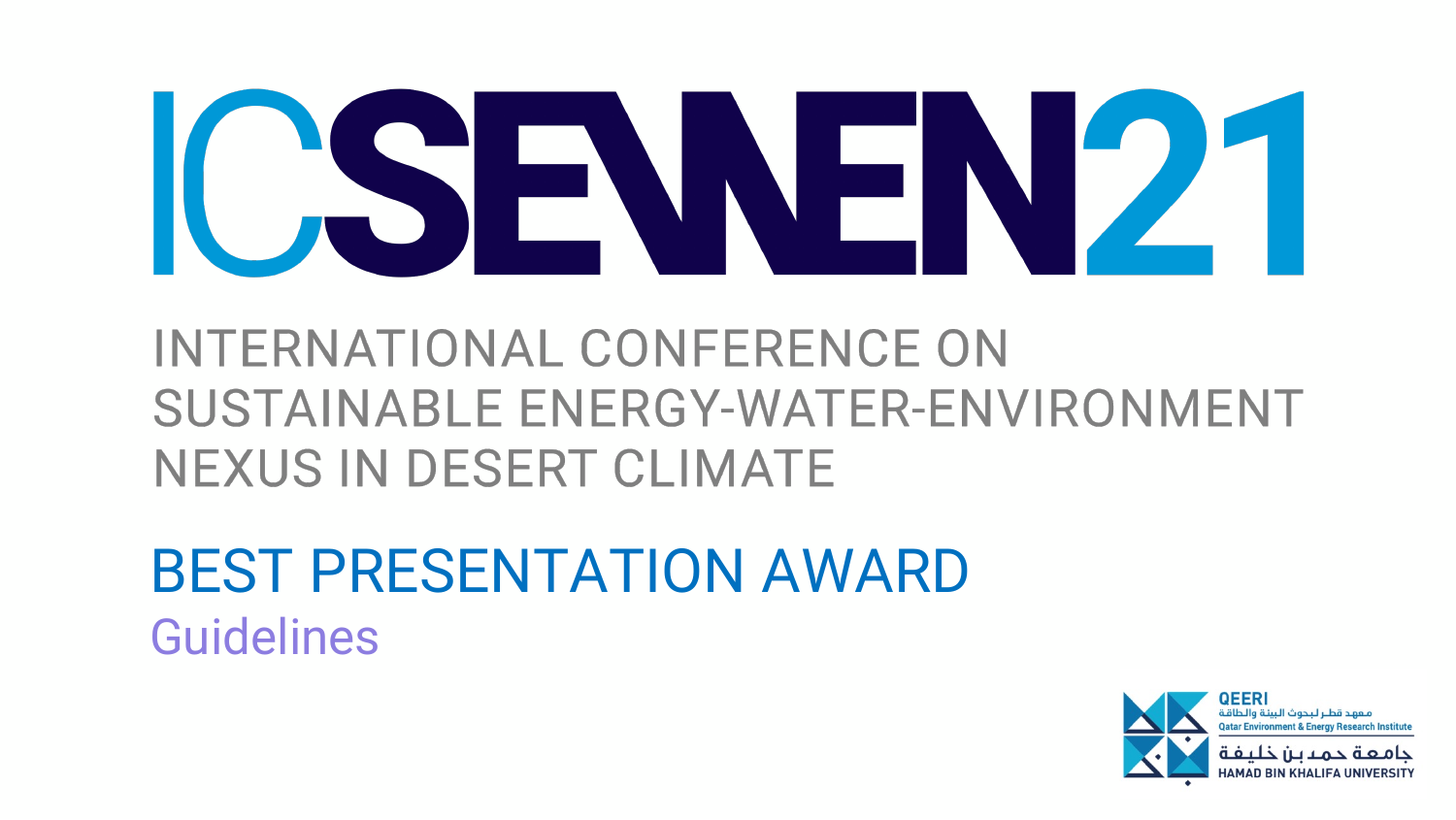

# ICSEWEN21

The ICSEWEN21 **Best Presentation Award** Competition recognizes and honors the two best technical talks accepted and presented at the International Conference on Sustainable Energy Water and Environment Nexus in Desert Climates (ICSEWEN21), Qatar Environment and Energy Research Institute's (QEERI) flagship conference, which will be held on 22-25 November 2021. The authors will have the opportunity to elect their presentation for the award competition during the registration process.

#### **PURPOSE**

The Best Paper Award aims to recognize and promote high-quality industrial and academic research contributions accepted and presented at the ICSEWEN21 conference.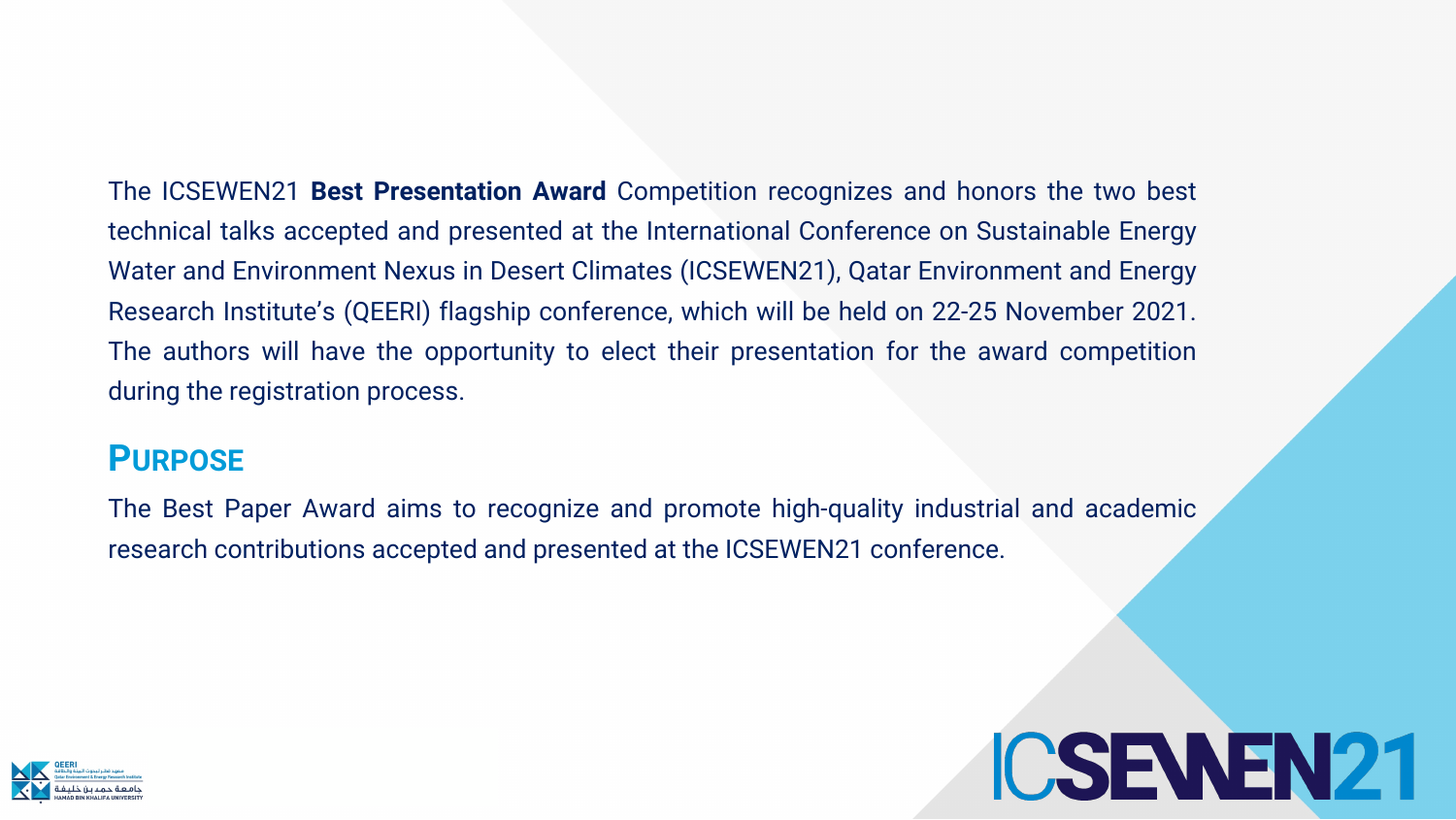

# ICSEWEN21

### **AWARD GUIDELINES AND CRITERIA**

The awards technical committee selects the top five entries based on the initial screening of the abstract and presentation slides, which will be invited for submission by email no less than one week in advance of the conference. The anonymous award competition judges will attend, evaluate, and score the top five finalists' presentations based on the following criteria:

- Novelty
- Innovation
- Significance to the research community
- Scientific impact and technical excellence
- Clarity/style of presentation
- Responses to questions

First and second place winners are selected by the judges and announced during the closing conference ceremony. Judges' decision is final.